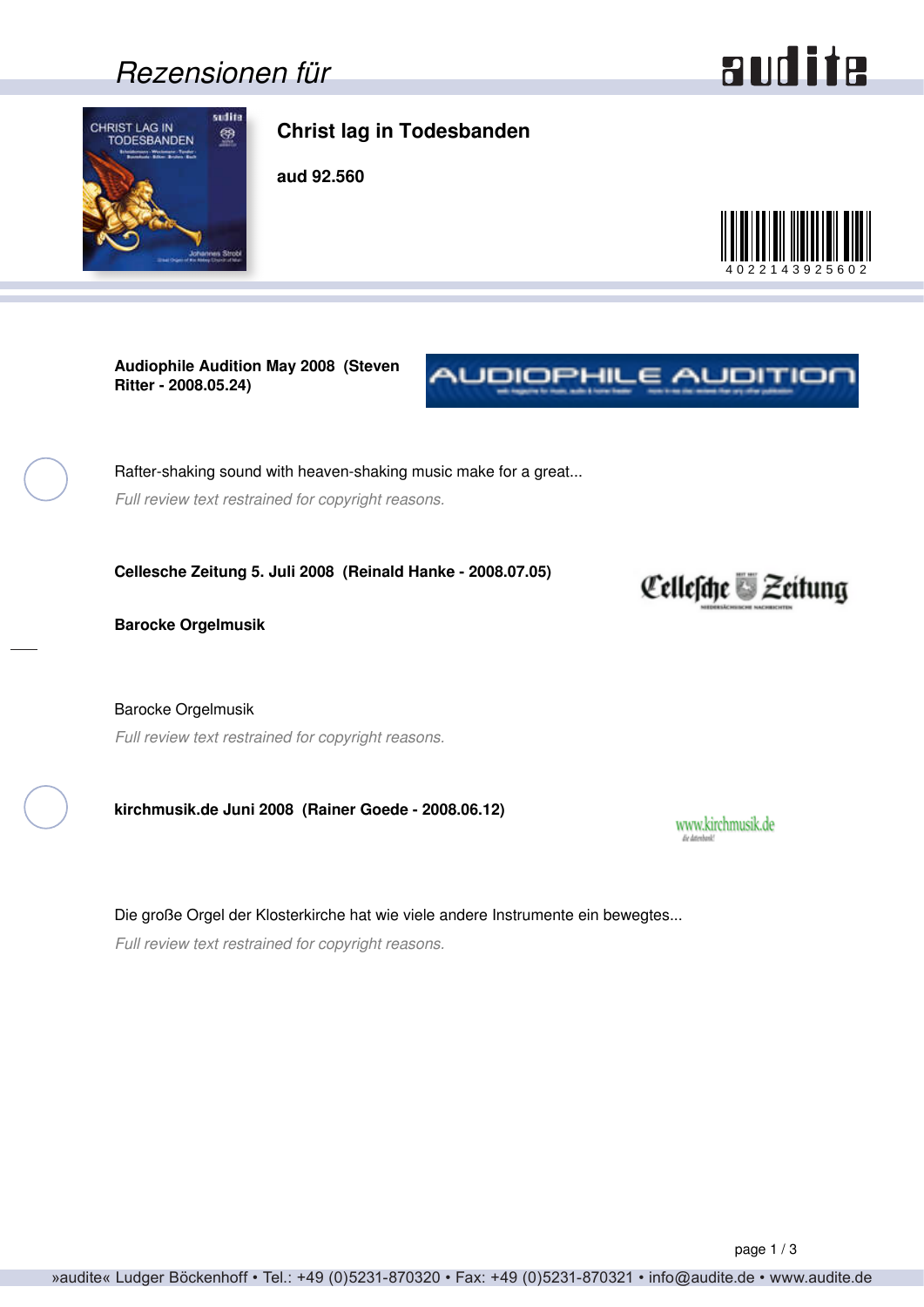

<span id="page-1-0"></span>**Toccata März - April 2009 (Johan van Veen - 2009.03.01)**



Auf der CD, die Johannes Strobl eingespielt hat, steht, wie der Titel schon... *Full review text restrained for copyright reasons.*

**www.france-orgue.fr (Alain Cartayrade - 2008.03.21)**

Superbe interprétation de Johannes Strobl et très belle prise de son du grand... *Full review text restrained for copyright reasons.*

**Erance**